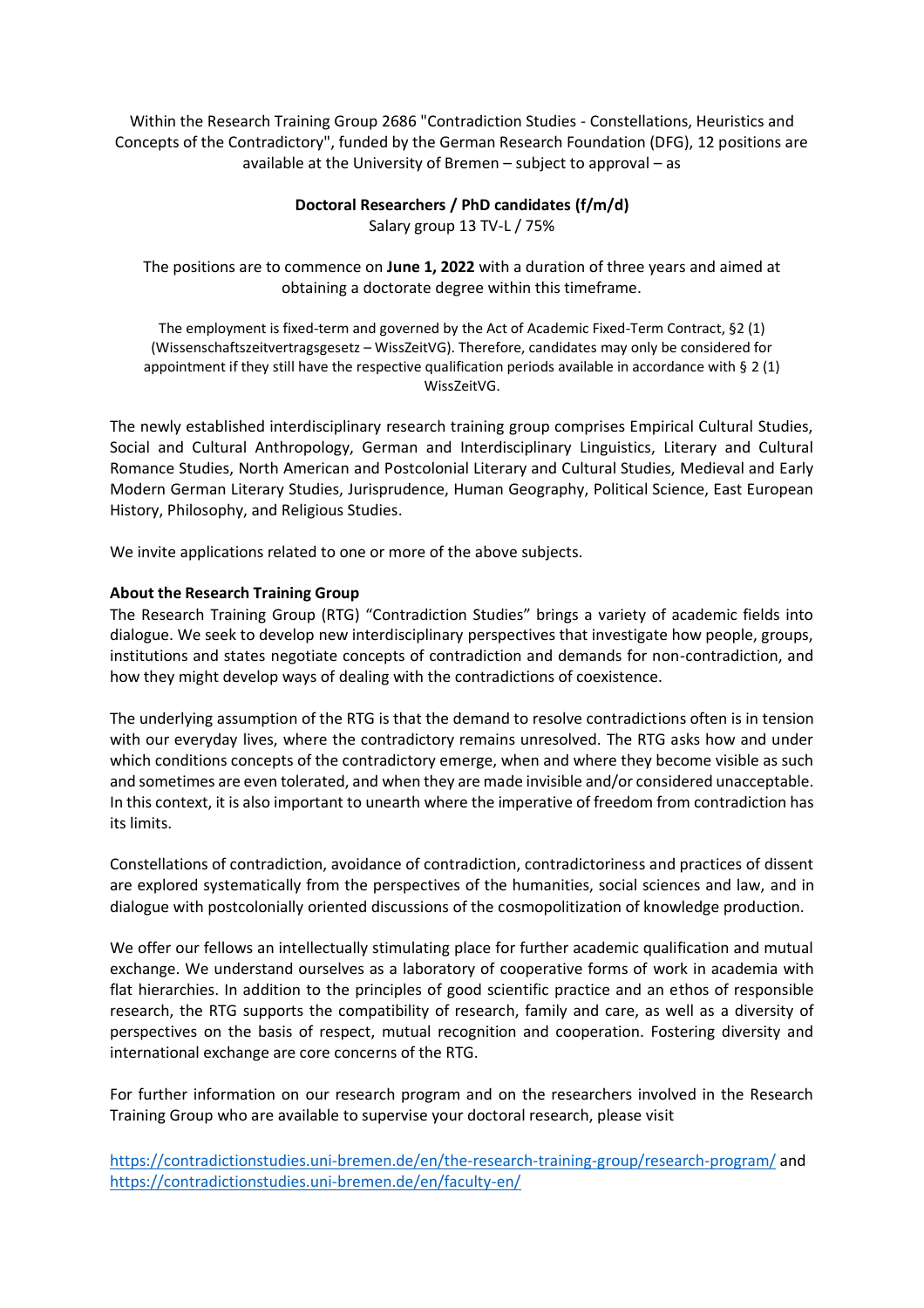The Research Training Group is part of the interdisciplinary research platform "Worlds of Contradiction" (WoC) at the University of Bremen: [https://www.woc.uni-bremen.de](https://www.woc.uni-bremen.de/)

# **Who are we looking for?**

We are looking for recent graduates with dissertation projects that fall into one of the academic disciplines participating in the RTG, and that are of interdisciplinary relevance within the framework of Contradiction Studies. Empirical or theoretical projects as well as combined approaches are welcome.

In your letter of motivation and in the outline of your dissertation project, we invite you to consider one or more of the following questions:

- How do people live with contradictions?
- In which social arenas and with what consequences are contradictions bound to the imperative of their resolution?
- How can we describe practices of negotiating diversity and incompatibilities that take a critical stance toward the principle of non-contradiction?
- How can contradiction be questioned or decentered as part of the foundations of Western/Northern knowledge production?
- In which academic discipline/field are you and your dissertation project situated, and how are interdisciplinary perspectives relevant to your own research?

# **Qualification Program**

As a doctoral fellow you will participate in the qualification program of the RTG; your physical presence in Bremen is required. Our qualification program aims to promote early scientific independence, interdisciplinary exchange and cooperation. Extensive supervision of your doctoral project is a matter of course. For this purpose, supervision teams are formed and supervised peer mentoring and a modularized training program are implemented.

A variety of resources are available to support your work on the dissertation, including funding for international research stays, conference participation, and publications.

More information about the qualification program can be found at https://contradictionstudies.uni-bremen.de/en/the-research-training-group/qualification-program/

### **Tasks of the doctoral fellows include**

- Writing a doctoral dissertation consistent with the research topics and questions of the RTG
- Participation in the qualification program
- Taking an active role in shaping the RTG's central research colloquium

### **Requirements**

- Above-average university degree (usually a 2-year Master's degree) in one of the subjects of the RTG or in a related subject
- Interested in conducting research with interdisciplinary methods
- High communicative and social competence
- Good command of English and/or German

### **To apply, please submit the following documents combined into one PDF-file**

Please note that all application documents must be submitted in either German or English. Any document submitted in a third language must be accompanied by a translation into either German or English.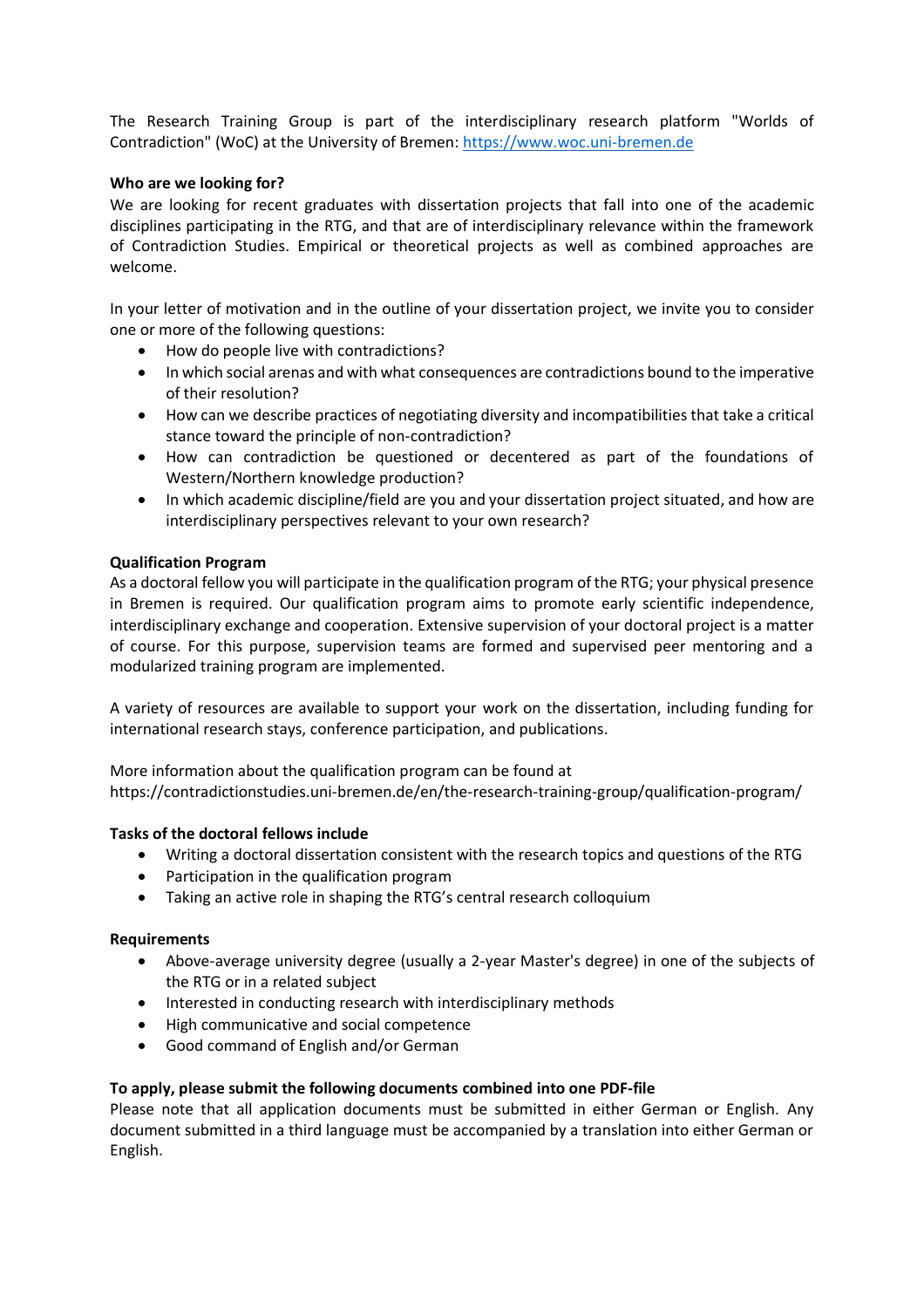- Application form (available to download here: https://contradictionstudies.unibremen.de/en/application/)
- A-Levels or equivalent (Matura, Abitur, High School Diploma, baccalauréat …)
- Copy of your Master's degree certificate in a subject relevant to the RTG, including complete transcripts
- Two-page curriculum vitae; please do *not* include a photograph
- Two- to three-page letter of motivation explaining how your research interest fits into the thematic framework of the RTG and how you intend to contribute to the RTG; if applicable, please include information on specific methodological competencies and further knowledge and experience relevant to the RTG
- Short exposé of your dissertation project of up to five pages, including a brief research bibliography situating your project in current academic debates
- Two letters of recommendation from university teachers
- Optional: any further degrees or certificates indicating particular qualification for the RTG

Letters of recommendation can either be submitted as part of your application, or sent directly to us by your university teachers within the application deadline.

Please send your application by **February 15th, 2022 (date of receipt)** to:

University of Bremen, FB9, Graduiertenkolleg Contradiction Studies, Attn: Prof. Dr. Michi Knecht/Prof. Dr. Ingo H. Warnke, Postfach 33 04 40, 28334 Bremen, Germany.

or in electronic form (PDF), by e-mail to the spokespersons of the Research Training Group, Prof. Dr. Michi Knecht and Prof. Dr. Ingo H. Warnke.

- E-mail address for applications and letters of recommendation: [grk2686@uni-bremen.de](mailto:grk2686@uni-bremen.de)
- Please name the PDF containing your application documents as follows: Application GRK2686 [insert your last name here].

Please refrain from mailing any original documents / please only send copies of diplomas etc. Note that all application material received will be destroyed after the selection process.

**Interviews will take place via Zoom**, most likely starting in the **second half of February 2022**, and are subject to strict data protection requirements.

If you have **questions** about the RTG or the application process, please take a look at our website and especially at the FAQ for applicants:

<https://contradictionstudies.uni-bremen.de/en/application/faq-en/>

If you do not find an answer to your question there, please feel free to contact Dr. Birte Löschenkohl: [loeschen@uni-bremen.de.](mailto:loeschen@uni-bremen.de)

The University of Bremen strives to increase the number of women in the academy and strongly encourages applications from female candidates. The University of Bremen has received awards for its diversity strategy and is certified as a family-friendly university. We expressly welcome applications from candidates with a migration background, international applications especially from the "Global South", and applications from candidates belonging to any social groups currently underrepresented at the university. Disabled candidates will be given preference if their professional and personal qualifications are essentially equal.

The University of Bremen is a leading European research university and an inspirational place of education – it is diverse, socially responsible, cooperative, and creative. Its international nature is